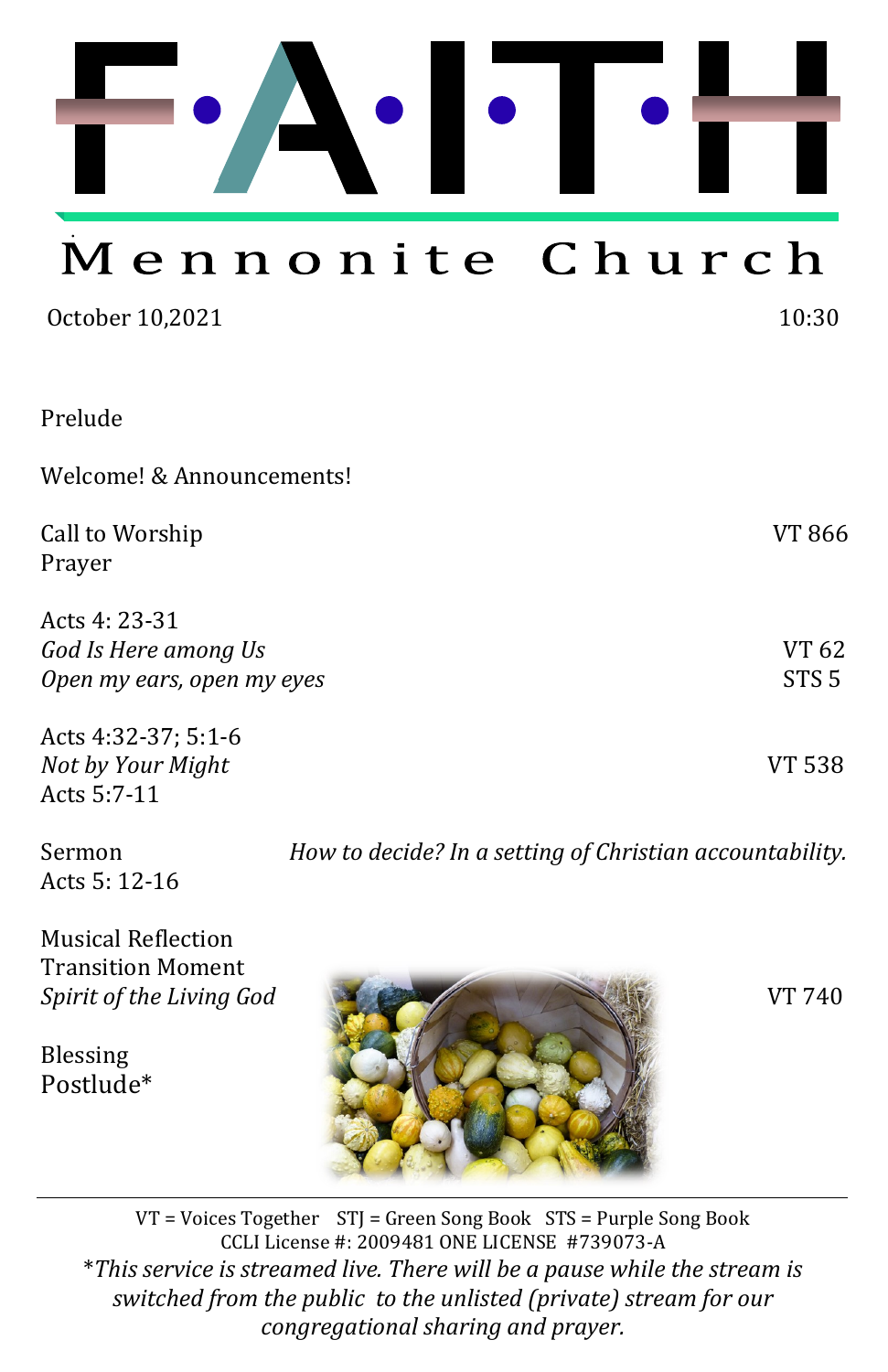#### **WORSHIP PARTICIPANTS**

| Worship Leader  Kathy Garber<br>Song LeaderTom Gaeddert<br>Vocalist  Tom Gaeddert, Gyles Garber,<br>Carmen Schmidt, Kathy Schrag, Kristine<br>Regehr | Accompanists Lisa Schmidt<br>Sanctuary Prep Leslie Hadley<br>BroadcastingAndrew Plank<br>Ushers. Wendall Banman & Byron Ediger<br>GreetersMark & Alice Jantzen |
|------------------------------------------------------------------------------------------------------------------------------------------------------|----------------------------------------------------------------------------------------------------------------------------------------------------------------|
| <b>WELCOME</b> to Faith                                                                                                                              | <b>OUR MISSION STATEMENT</b>                                                                                                                                   |
| Mennonite Church. We are glad you                                                                                                                    | As followers of Jesus Christ, our                                                                                                                              |
| are here.                                                                                                                                            | mission is to                                                                                                                                                  |
| <b>Please</b> wear a mask during worship                                                                                                             | - Worship together as a community                                                                                                                              |
| and singing.                                                                                                                                         | of faith,                                                                                                                                                      |
| If you need a listening assistance                                                                                                                   | - Invite everyone to share the gift of                                                                                                                         |
| device or a large print bulletin,                                                                                                                    | God's love,                                                                                                                                                    |
| please ask an usher.                                                                                                                                 | - Nurture each other in the faith,                                                                                                                             |
| There are a few *quiet* craft items on                                                                                                               | - Serve others in the spirit of Christ,                                                                                                                        |
| the back table by the sound booth in                                                                                                                 | and                                                                                                                                                            |
| the sanctuary that can be used during                                                                                                                | - Proclaim His way of peace, justice                                                                                                                           |
| worship.                                                                                                                                             | and reconciliation.                                                                                                                                            |

# *FAITH FAMILY NEWS*

**PASTOR ERIC'S** last day with us will be next Sunday, October 17. We will say farewell and express our appreciation to Pastor Eric during the church service with a cupcake reception following the morning service outside. Pastor Eric has answered the call to be the pastor at Hoffnungsau Mennonite Church in Inman, Kansas.

**THE NEXT CONGREGATIONAL MEETING** is coming up on the 24th of October. This will be also streamed around 11:30 on the private YouTube channel. If you have anything that needs to be addressed at the meeting, please have these items to the church office by Monday the 18th 3:30 PM. This meeting usually takes place on the third Sunday of the month, but with Pastor Erics farewell and appreciation, it has been pushed to the 24th. You should have received the financial statements in your email. For those who don't have email, they will be in your church box. If you are needing a paper copy, please let the church office know.

**THE THIRD QUARTER** contribution statements are in your boxes.

**IF YOU ARE INTERESTED IN** receiving Anna Lubbers' newsletter please send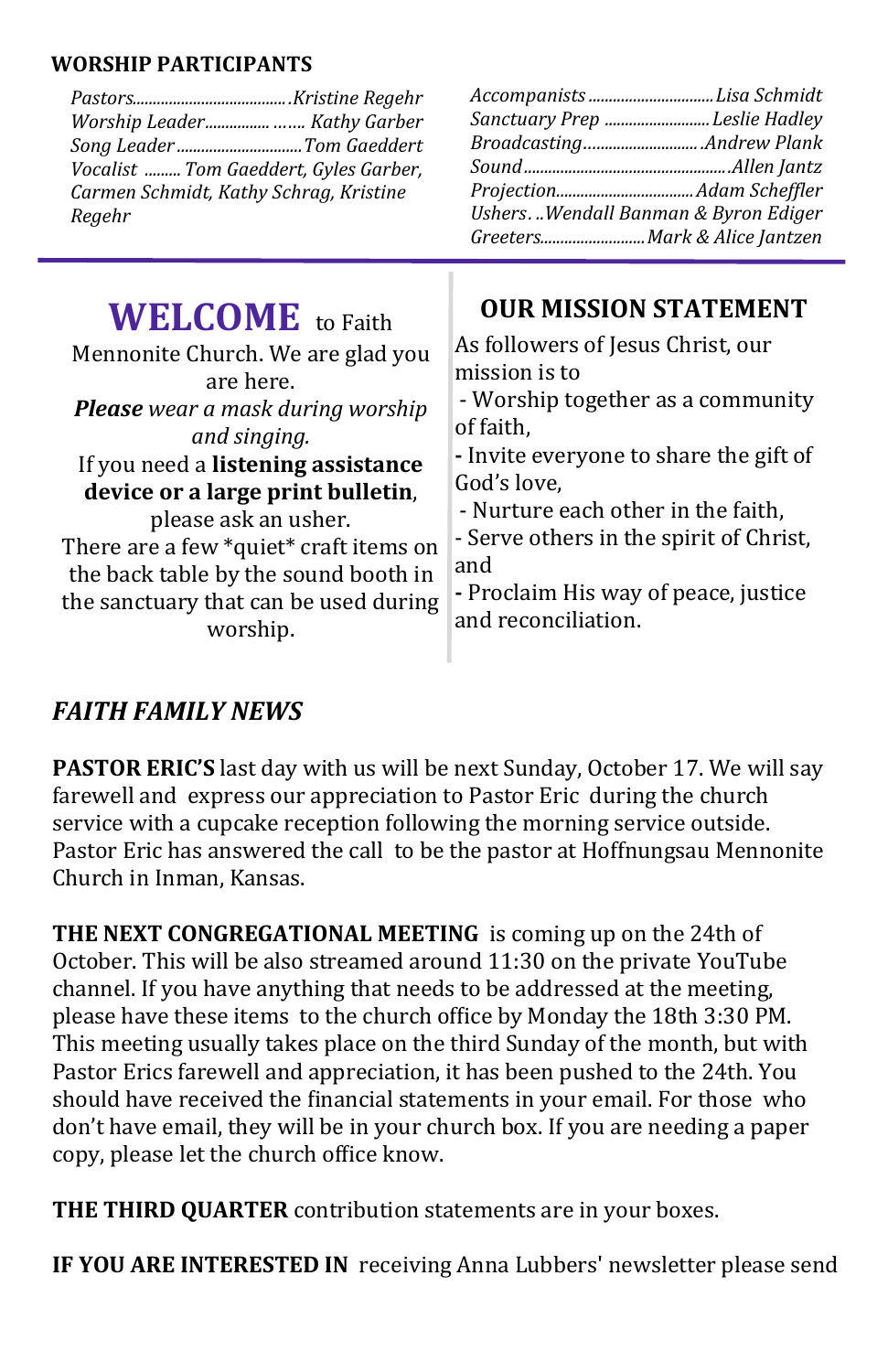# **SUNDAY SCHOOL FOR ALL AGES**

Meet in the Sanctuary at 9:00 AM on Sunday's, then to classrooms at 9:15-10:10 AM

### **CHILDREN**

**Pre-K — 4th Grade:**  LL Room 103 Teacher: Brenda Martinez **YOUTH/ADULTS**

Fellowship Hall Peaceful Practices Teacher: Pastor Kristine

# **Junior High (5th—8th Grade)**

LL Room 105 Teacher: Tammy Plank



| <b>Kristine</b><br><b>Preaches</b> | <b>Class Session</b><br>(Date) | <b>Session#</b>     | <b>Theme</b>                   | <b>Scriptures</b>                   |
|------------------------------------|--------------------------------|---------------------|--------------------------------|-------------------------------------|
| 10/03 (Eric)                       | 10/10                          | 4                   | Engagement                     | I Corinthians<br>$12:12-31$         |
| 10/17                              | 10/24                          | 5                   | Dialogue                       | John 4:3-26                         |
| 11/7                               | 11/14                          | 6                   | Empathy                        | Luke 10:38-42;<br>Matthew 13: 10-15 |
| 11/21                              | 11/28                          | 7                   | Authenticity                   | Luke 6: 37-45                       |
| 12/5                               | 12/12                          | 8                   | Dignity                        | Mark 11:15-19;<br>Advent text       |
| $12/19$ &                          | 12/26                          | Christmas<br>Season | No Peaceful<br>Practices       |                                     |
| 1/2/22                             | 1/9/22                         | 9                   | Transformation   Acts 15: 1-12 |                                     |

her your email to [annalubbers17@gmail.com](mailto:annalubbers17@gmail.com) and she will get your name added to the list .

**WORSHIP CONVERSATION:** Worship leaders will be gathering soon to check signals and share creative ideas. If you're interested in possibly becoming a worship leader, you're invited to come too! This will be on October 13 at 6:30 PM! Speak to one of the Worship Board members: Leslie Hadley, Tom Gaeddert, Kathy Garber, Pastor Kristine Regehr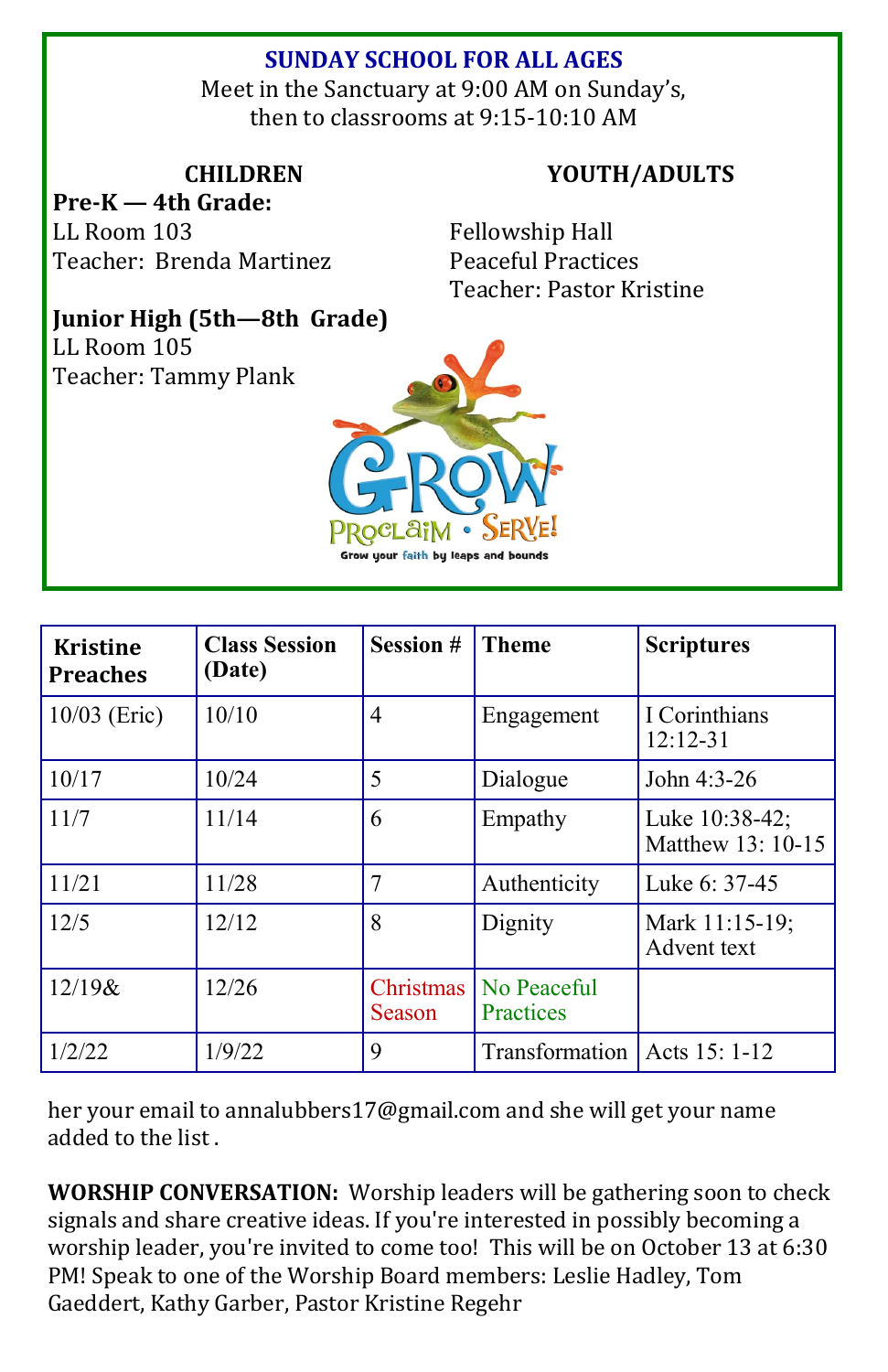**SEVERAL PEOPLE** have inquired about purchasing *Peaceful Practices* in an already printed form. It costs \$5. Would you purchase one? Let us know by emailing the church office (office@faithmenno.org) We have a few in the office and will be able to get some more next week. Thank you, Pastor Kristine and Shari Scheffler.

# *BEYOND FAITH MENNONITE CHURCH*

**YOU ARE INVITED** to join the staff, board and members of the Dyck Arboretum of the Plains today, October 10 from 4 to 6 pm for a celebration of 40 years in Hesston! Hot dogs, hamburgers, beans, chips and birthday cake and ice cream will be served from 4:30 to 5:30 pm. Some seating will be available but feel free to bring other picnic goodies you might need to comfortably spread out around the grounds! A scavenger hunt and other self-guided activities will be set up and each family will get to take home a free tree to plant! The Flannelbacks will be making music on the Pavilion patio AND...Amy Sharp Photography will be there to take portraits.

**NEWTON ET CETRA SHOP** is getting ready for the holidays! Our Christmas Shop will open on Wednesday, November 3**,** and we'll continue putting out new holiday items throughout the remainder of the season. Please consider decorating your home or workplace with secondhand decor! We also have many gift items for sale during the holidays, including some extra special items such a diamond ring, local railroad memorabilia, and vintage German, Italian and American Christmas decor.

**EVERNCE WILL BE HOSTING** informative webinars in October beginning Tuesday, Oct. 5. Everence Financial® will host three informative webinars. Topics include Making Medicare an easy step, Maximizing your year-end giving and Estate planning basics. The online events are free. Informative flyer is on the bulletin board in the foyer. To register, or for more information, visit www.everence.com/kansas or contact the Everence office at 316-283-3800, 877-467-7294, or central.kansas@everence.com.

**MCC MEAT CANNING** will be from November 16-17 for the church's in the Newton area. There will be 4 shifts daily for people to sign up for. When the SignUpGenius is ready, the link will be shared. A running total of our contributions toward MCC Meat will be on the back of the bulletin.. Please see the Witness and Outreach bulletin board by the education wing stairs for more information from Loren Reusser.

**MCC IN NORTH NEWTON** currently has over 800 sets of comforter tops and backs that need to be tied, as well as kits of fabric that can be sewn into more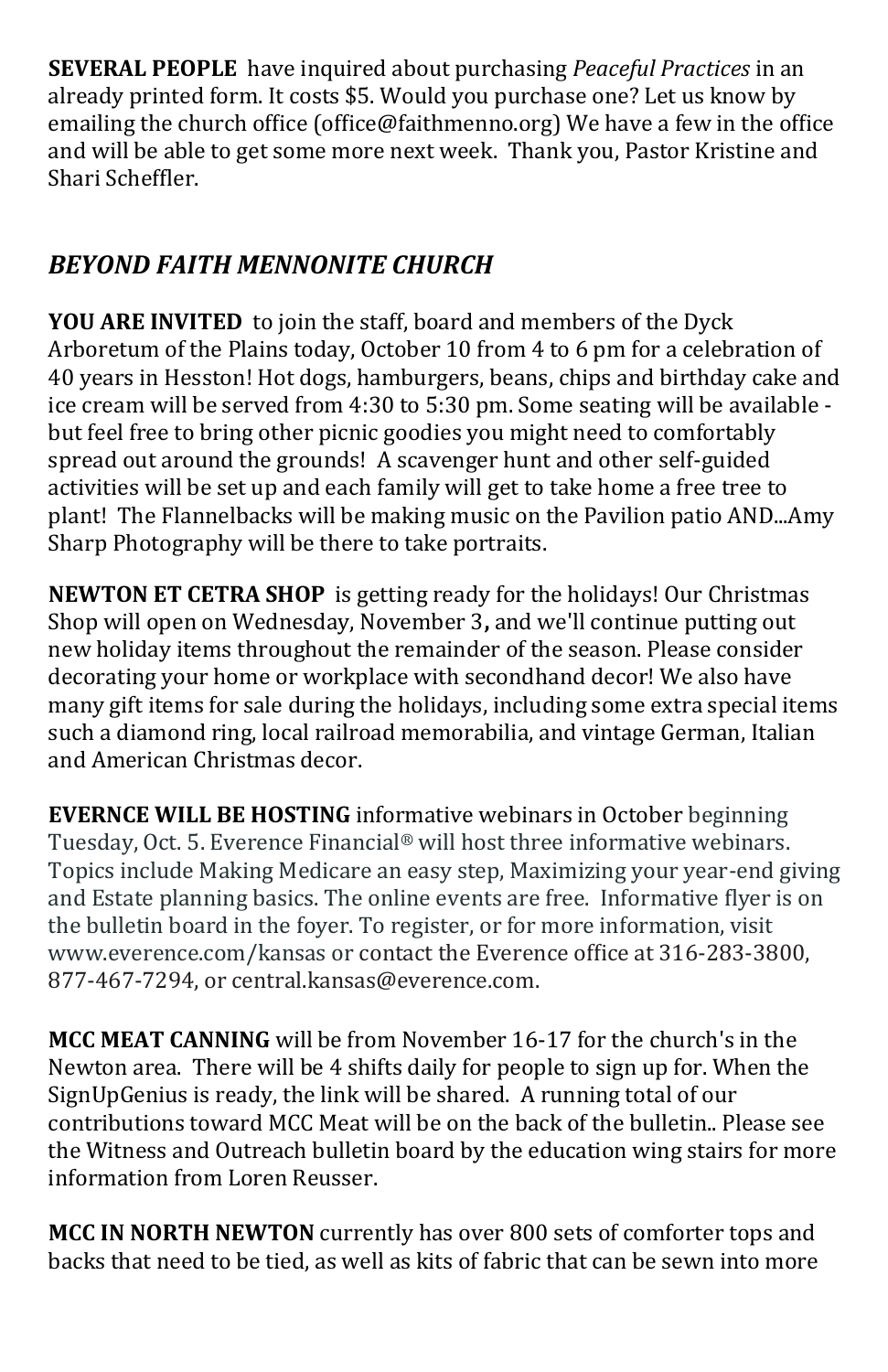tops. If you or your sewing group would be interested in tying or sewing for MCC, or if you have questions and are curious about how to make a comforter, please contact Kate Mast at the MCC Material Resources Center at [katemast@mcc.org,](mailto:katemast@mcc.org) or 316-283-2720.

# **CAMP MENNOSCAH**

**THE DAM @ CAMP MENNOSCAH** will be removed on October 17! The fun will begin at approximately 2pm. Contact Camp Mennoscah if you have questions.

**FALL SCRAPBOOK AND CRAFTS RETREAT** @ Camp Mennoscah is November 5-7. Register at [www.campmennoscah.org!](http://www.campmennoscah.org) There is only one Fall Scrapbook and Crafts Retreat.

# **BETHEL COLLEGE**

**IN THE REGIER GALLERY** in Luyken Fine Arts Center at Bethel College: "Roots and Wings: Our Gift from Mother Nature," a group exhibition by the Springdale Arts and Nature Center, Halstead, including sculpture by Beth Vannatta, through Oct. 22. Gallery hours: 9 a.m.-5 p.m., Mon.-Fri., Sun, 2-4 p.m. *Bethel's current COVID-19 protocols require physical distancing and maskwearing indoors regardless of vaccination status.*

**SUNDAY, OCTOBER 31** – Bethel College fall choral showcase, "Bethel Sings," featuring small and large groups, 4 p.m. *NOTE CHANGE OF LOCATION* to the Ad Building steps, or Memorial Hall in case of rain.

**FRIDAY, NOVEMBER 5** – Although the 2021 Worship and the Arts Symposium at Bethel College, "Joining Voices Together," has been postponed due to COVID precautions, the "Voices Together" art exhibition will still take place as planned, with original artwork from the *Voices Together* hymnal on display Oct. 29-Nov. 19 in the Regier Art Gallery in Luyken Fine Arts Center on campus. With the cooperation of the Menno Simons Lecture endowment, Jan Kraybill, Kansas City, will be speaking twice on the Bethel campus on Nov. 5, at 11 a.m. (regular Friday convocation in Memorial Hall) and at 7 p.m. in Krehbiel Auditorium in Luyken Fine Arts Center. A reception for the exhibit will follow the evening lecture.

**IN ADDITION**, Rachel Epp Buller, professor of visual arts and design at Bethel and gallery and exhibit coordinator, is available to church groups who would like to visit the "Voices Together" exhibit in the evenings or on weekends outside regular hours. Contact her at [rebuller@bethelks.edu](mailto:rebuller@bethelks.edu) to set up a time between Oct. 29-Nov. 19.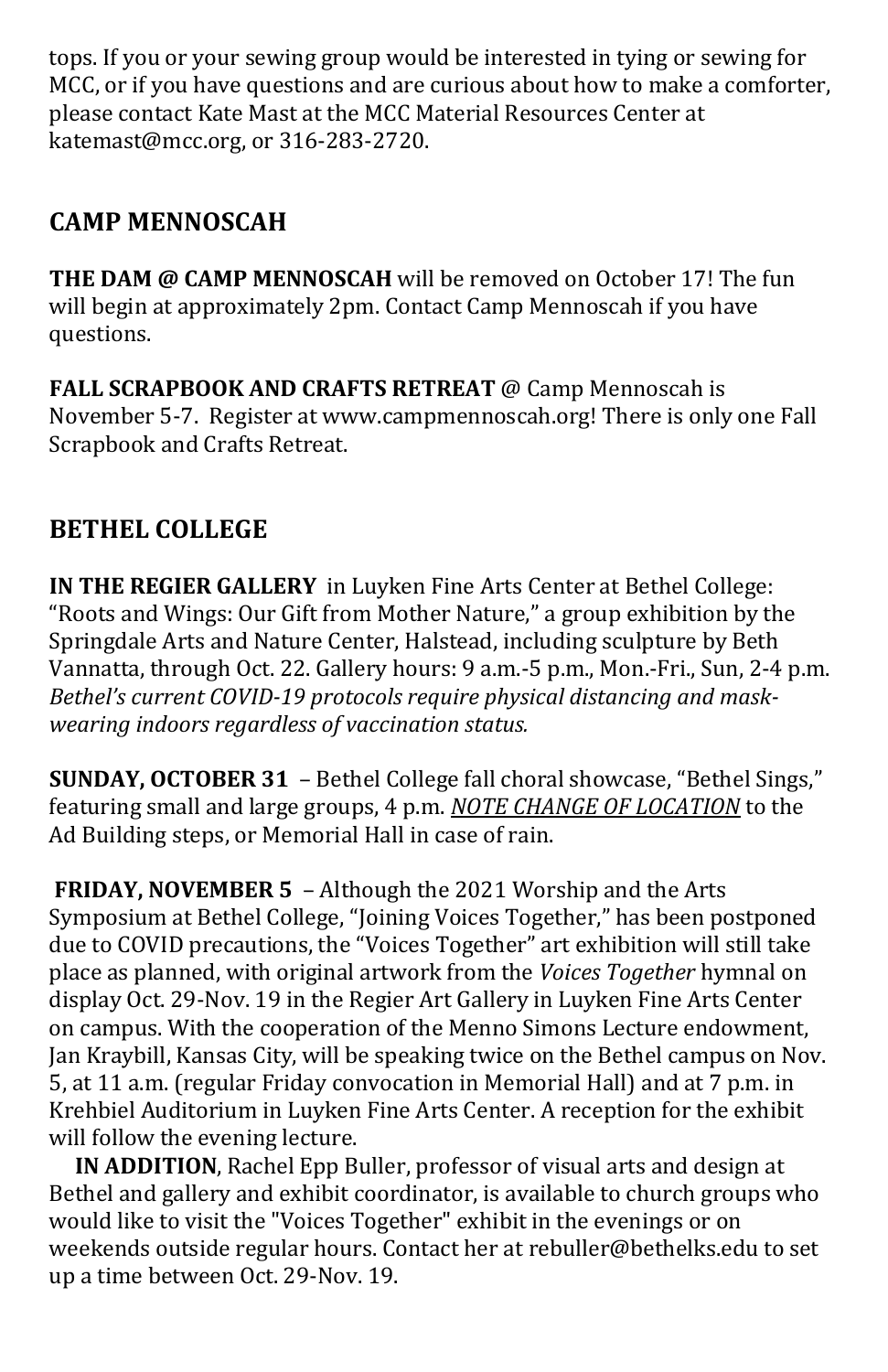## **ACTS 4-5 (Common English Bible)**

#### **Peter and John questioned**

**4** While Peter and John were speaking to the people, the priests, the captain of the temple guard, and the Sadducees confronted them. **2**They were incensed that the apostles were teaching the people and announcing that the resurrection of the dead was happening because of Jesus. **3**They seized Peter and John and *put them in prison until the next day. (It was already evening.)* 

## **The believers pray**

*… … …* 

**23** After their release, Peter and John returned to the brothers and sisters and reported everything the chief priests and elders had said. **24** They listened, then lifted their voices in unison to God, "Master, you are the one who created the heaven, the earth, the sea, and everything in them. **25** You are the one who spoke by the Holy Spirit through our ancestor David, your servant:

*Why did the Gentiles rage, and the peoples plot in vain?* **26** *The kings of the earth took their stand and the rulers gathered together as one against the Lord and against his Christ.[\[a\]](https://www.biblegateway.com/passage/?search=Acts%204&version=CEB#fen-CEB-27037a)*

**27** Indeed, both Herod and Pontius Pilate, with Gentiles and Israelites, did gather in this city against your holy servant Jesus, whom you anointed. **28**  They did what your power and plan had already determined would happen. **29**  Now, Lord, take note of their threats and enable your servants to speak your word with complete confidence. **30** Stretch out your hand to bring healing and enable signs and wonders to be performed through the name of Jesus, your holy servant." **31** After they prayed, the place where they were gathered was shaken. They were all filled with the Holy Spirit and began speaking God's word with confidence.

#### **Sharing among the believers**

**32** The community of believers was one in heart and mind. None of them would say, "This is mine!" about any of their possessions, but held everything in common. **33** The apostles continued to bear powerful witness to the resurrection of the Lord Jesus, and an abundance of grace was at work among them all. **34** There were no needy persons among them. Those who owned properties or houses would sell them, bring the proceeds from the sales, **35** and place them in the care and under the authority of the apostles. Then it was distribut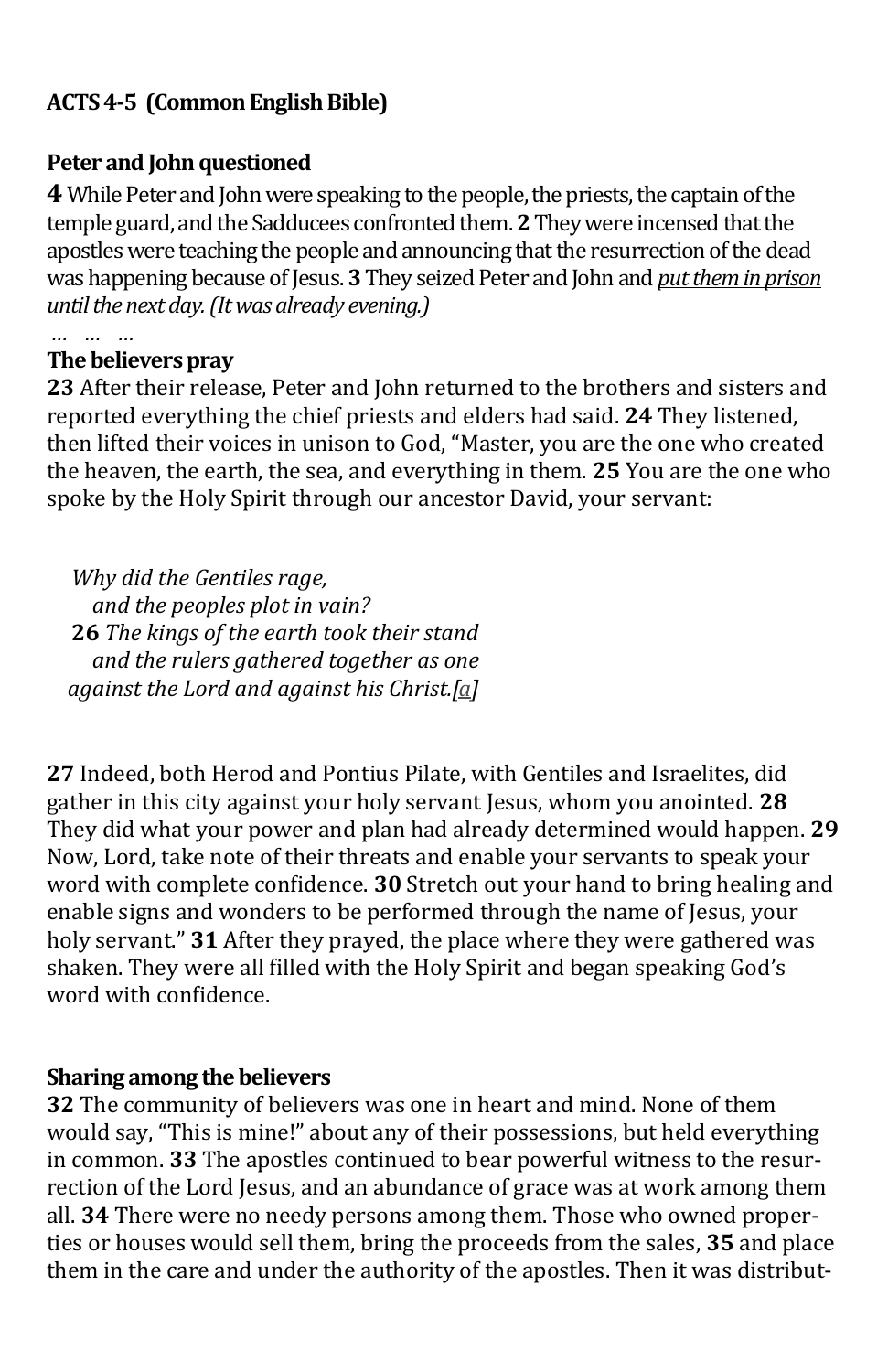ed to anyone who was in need.

**36** Joseph, whom the apostles nicknamed Barnabas (that is, "one who encourages"), was a Levite from Cyprus. **37** He owned a field, sold it, brought the money, and placed it in the care and under the authority of the apostles.

## **Pretenders of sharing**

**5** However, a man named Ananias, along with his wife Sapphira, sold a piece of property. **2** With his wife's knowledge, he withheld some of the proceeds from the sale. He brought the rest and placed it in the care and under the authority of the apostles. **3** Peter asked, "Ananias, how is it that Satan has influenced you to lie to the Holy Spirit by withholding some of the proceeds from the sale of your land? **4** Wasn't that property yours to keep? After you sold it, wasn't the money yours to do with whatever you wanted? What made you think of such a thing? You haven't lied to other people but to God!" **5** When Ananias heard these words, he dropped dead. Everyone who heard this conversation was terrified. **6** Some young men stood up, wrapped up his body, carried him out, and buried him.

**7** About three hours later, his wife entered, but she didn't know what had happened to her husband. **8** Peter asked her, "Tell me, did you and your husband receive this price for the field?"

She responded, "Yes, that's the amount."

**9** He replied, "How could you scheme with each other to challenge the Lord's Spirit? Look! The feet of those who buried your husband are at the door. They will carry you out too." **10** At that very moment, she dropped dead at his feet. When the young men entered and found her dead, they carried her out and buried her with her husband. **11** Trepidation and dread seized the whole church and all who heard what had happened.

## **Responses to the church**

**12** The apostles performed many signs and wonders among the people. They would come together regularly at Solomon's Porch. **13** No one from outside the church dared to join them, even though the people spoke highly of them. **14** Indeed, more and more believers in the Lord, large numbers of both men and women, were added to the church. **15** As a result, they would even bring the sick out into the main streets and lay them on cots and mats so that at least Peter's shadow could fall on some of them as he passed by. **16** Even large numbers of persons from towns around Jerusalem would gather, bringing the sick and those harassed by unclean spirits. Everyone was healed.

## **The Jerusalem Council harasses the apostles**

**17** The high priest, together with his allies, the Sadducees, was overcome with jealousy. **18** They seized the apostles and *made a public show of putting them in prison.*